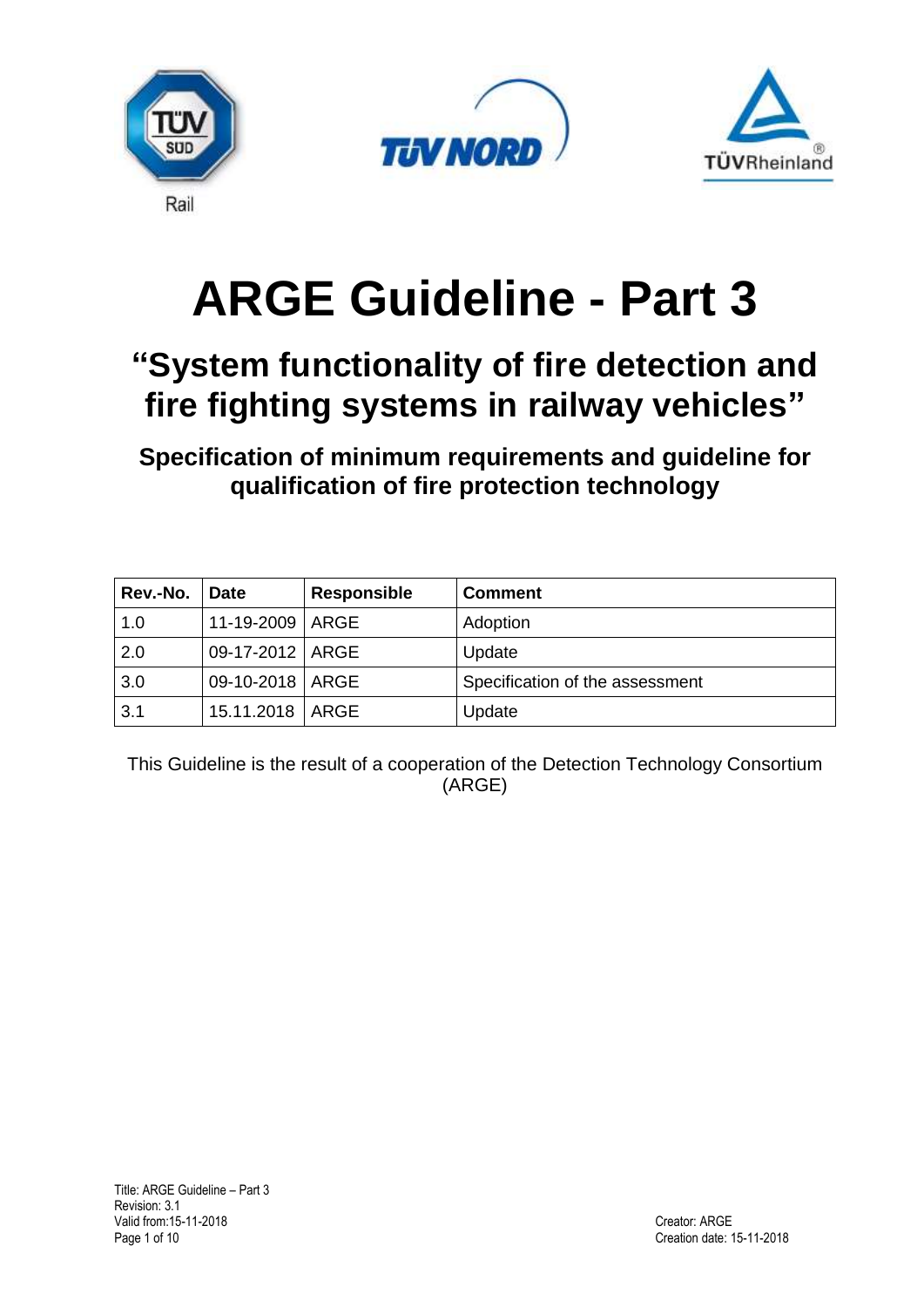

# **Contents**

| $\mathbf 1$        |                  |  |  |  |
|--------------------|------------------|--|--|--|
|                    | 11               |  |  |  |
|                    | 1.2.             |  |  |  |
|                    | 1.3 <sub>1</sub> |  |  |  |
|                    | 1.4.             |  |  |  |
| 2.                 |                  |  |  |  |
|                    | 2.1.             |  |  |  |
|                    | 2.2.             |  |  |  |
|                    |                  |  |  |  |
|                    | 2.3.             |  |  |  |
|                    | 2.4.             |  |  |  |
| 3.                 |                  |  |  |  |
|                    | 31               |  |  |  |
|                    | 3.2.             |  |  |  |
|                    | 3.3.             |  |  |  |
| $\blacktriangle$ . |                  |  |  |  |
| <b>APPENDIX 1</b>  |                  |  |  |  |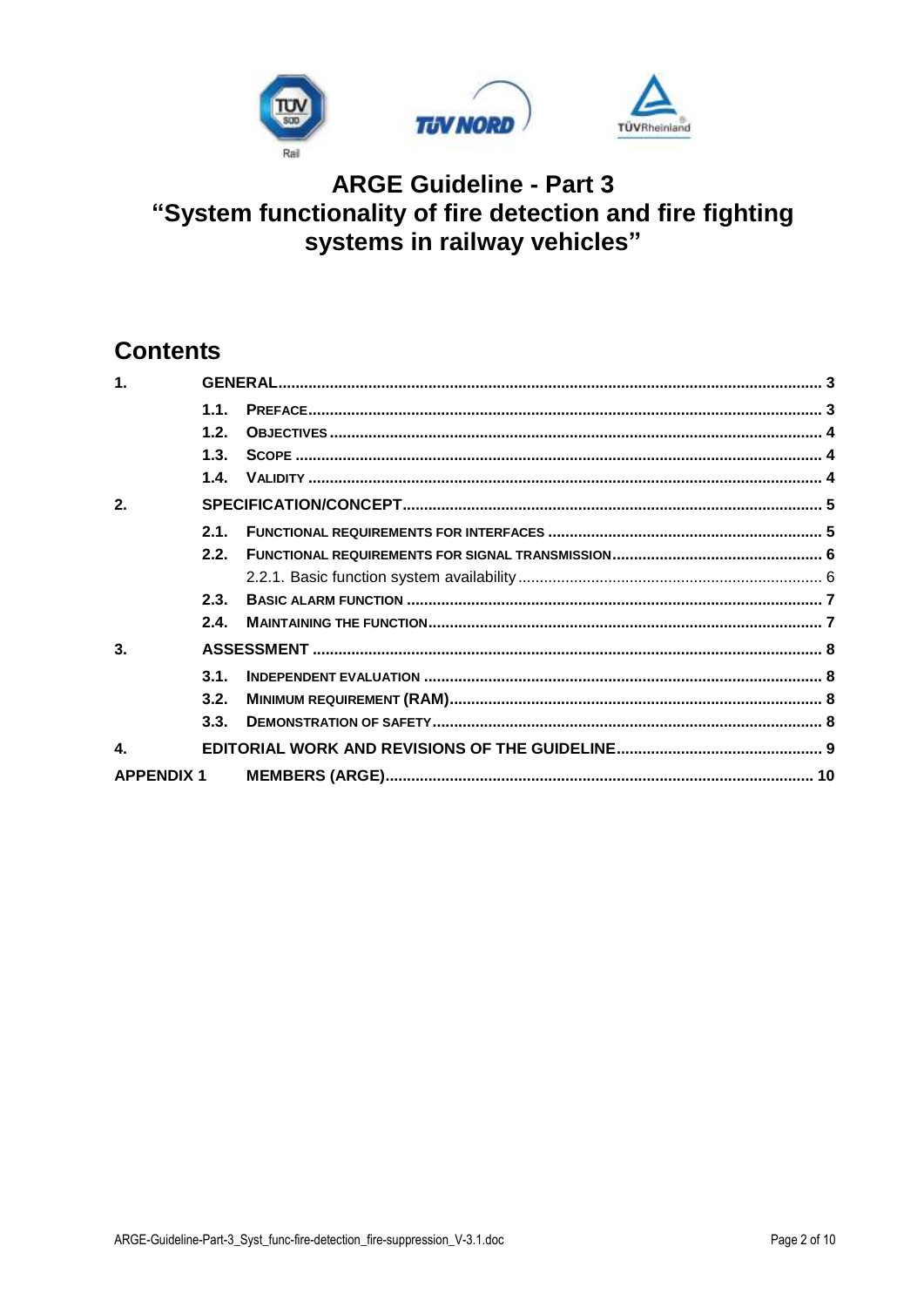

#### <span id="page-2-0"></span>**1. General**

The purpose of the Guideline is to specify the minimum requirements and the method of qualification for the integration of active fire protection technology (i.e. fire detection systems, fire suppression systems and fire extinguishing systems) within rail vehicles. It specifies the interface regarding the communication between fire detection and fire fighting systems as well as the control system.

To ensure the provision of a complete planning for the installation of active fire protection systems in railway vehicles, basic requirements for design, construction and a method of assessment are required.

**Note:** The ensured continuance of the reliability of the systems are the result of the manufacturer's requirement specification(s). To guarantee the system reliability the maintenance instructions provided by the manufacturer must be followed.

The basic requirement of the application of ARGE Guideline Part 3 is the fulfilment of

- ARGE Guideline Part 1 and
- ARGE Guideline Part 2, if fire fighting and fire extinguishing is applicable.

The rules and standards reffered to in the present document are valid in their latest version.

#### <span id="page-2-1"></span>**1.1. Preface**

The Technical Specifications for Interoperability (TSI), the current state of the art and the European Standard EN 45545-6 include requirements for the installation of fire detection systems. Few requirements for the assessment procedure are included in the European Standard EN 50553. The purpose of EN 50553 is to define requirements for railway vehicles in terms of running capability in case of fire, whereas the ARGE Guideline focuses on the aim "to protect passengers and staff". Thus, the ARGE assessment procedures are more conservative than the requirements in EN 50553.

To ensure the provision of a complete planning for the installation of fire detection systems in railway vehicles, system specific requirements for design, construction and a method of assessment are required.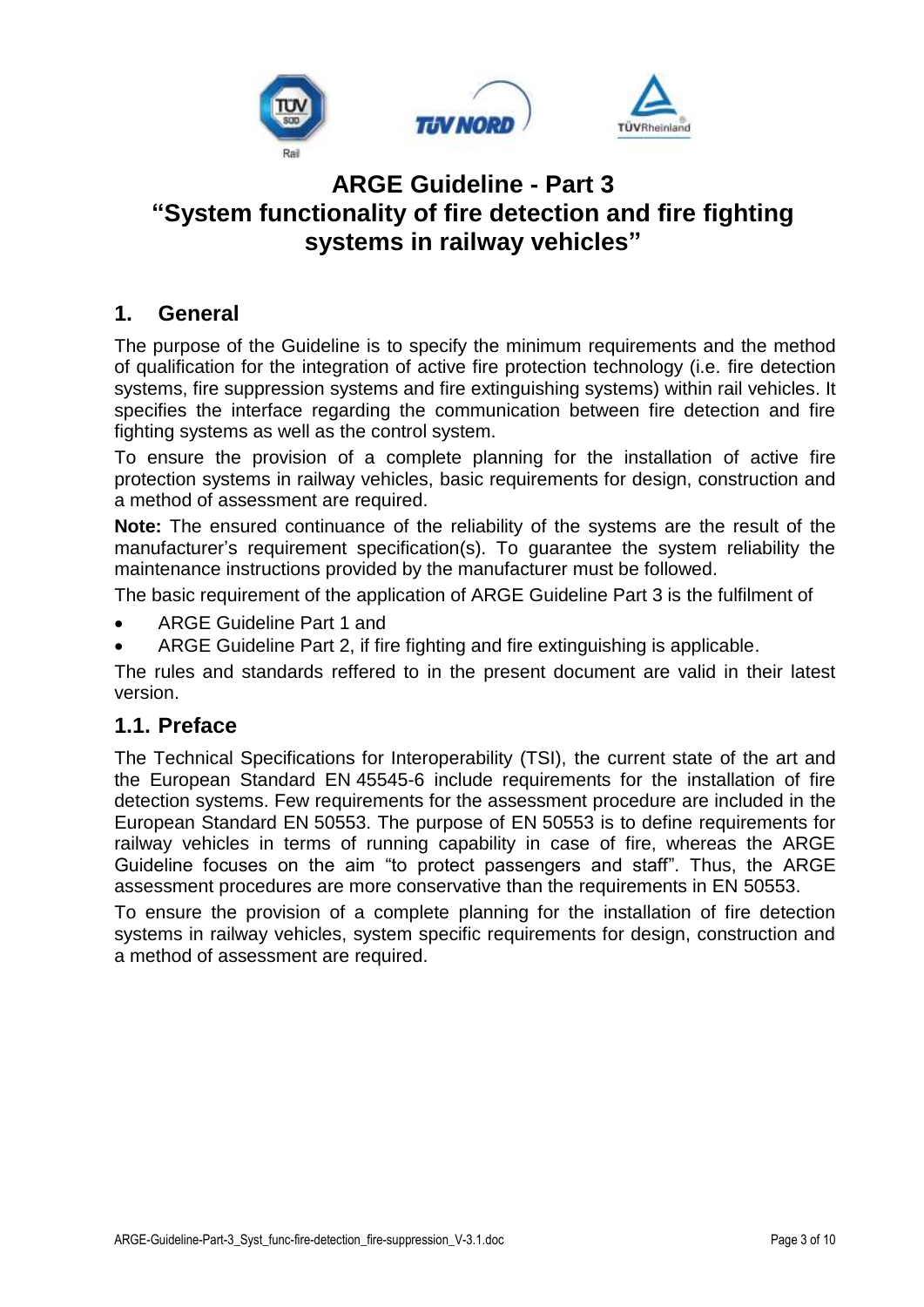

#### <span id="page-3-0"></span>**1.2. Objectives**

This Guideline specifies the necessary criteria for an assessment of the complete system.

The focus is on the fire detection, fire suppression and fire extinguishing system in connection with the train control and management system (TCMS).

The correct interaction between the control system and the relevant subsystems must be fully tested according to the vehicle specifications and must be fully aligned with those requirements. The test criteria defined in this Guideline are the basis for the final type tests or the approval test of the complete fire detection, fire fighting and fire extinguishing system. A method of project management according to the International Railway Industry Standard (IRIS) and the development of a system concept regarding EN 50126 are required (V-model).

#### <span id="page-3-1"></span>**1.3. Scope**

The purpose of the Guideline is to design and assess the system functionality of fire detection, fire fighting and fire extinguishing systems.

The assessment is realized by

- documentation of the active fire protection systems (e. g. system description, RAMS analysis)
- type test
- evaluation of conformity (document)

and will be confirmed by an officially recognized railway assessor/expert/test center in collaboration with the manufacturer and supplier.

The vehicle manufacturer is responsible for the specification and realization of the type test. The system supplier supports the manufacturer.

#### <span id="page-3-2"></span>**1.4. Validity**

This Guideline applies to the use in railway vehicles and other track guided systems equipped with fire suppression and fire extinguishing systems.

As necessary the Guideline can be applied to comparable technical systems (e. g. buses).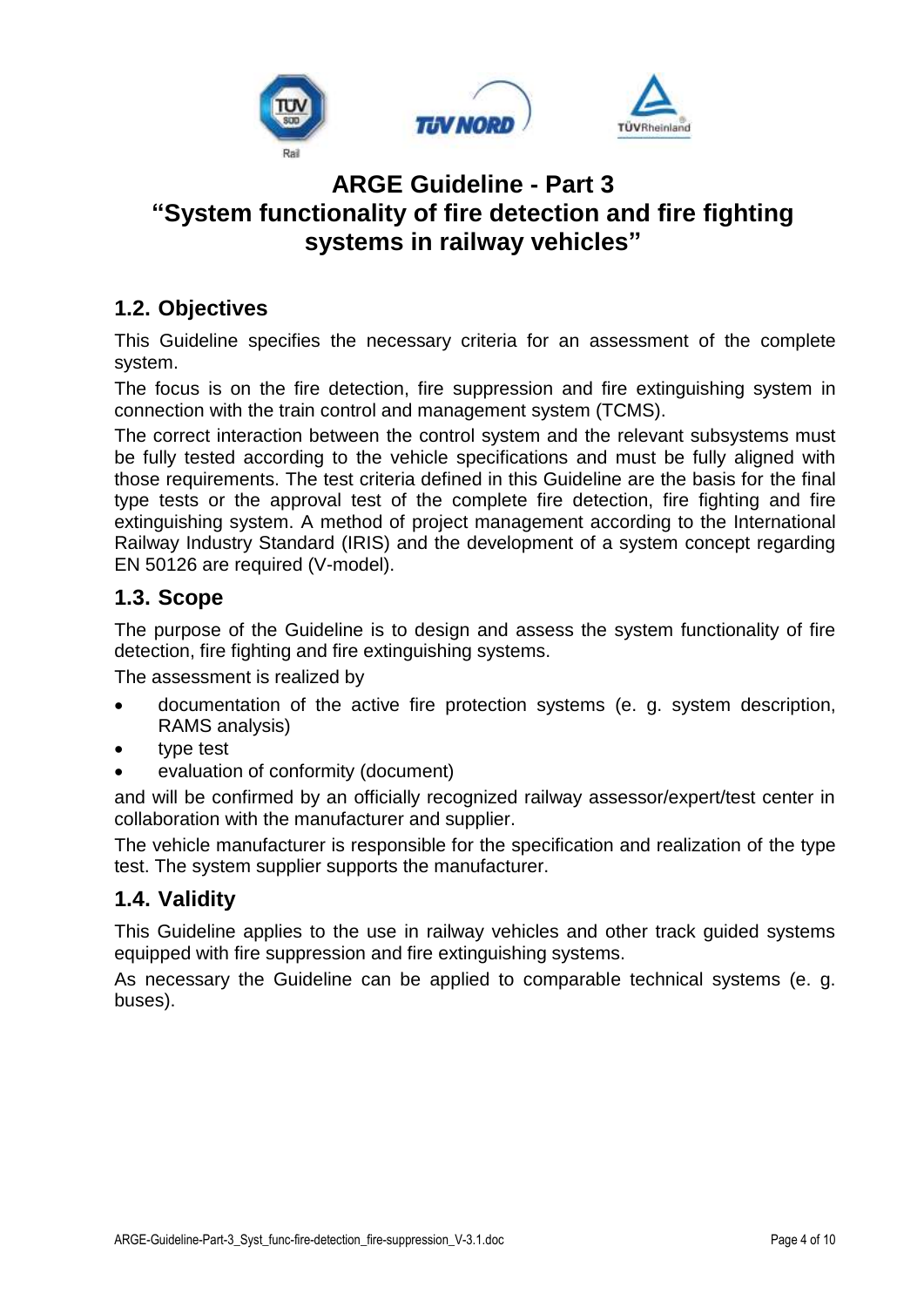

#### <span id="page-4-0"></span>**2. Specification/Concept**

#### <span id="page-4-1"></span>**2.1. Functional requirements for interfaces**

The following requirements for the interfaces between the system(s) and the railway vehicle must be specified by the vehicle manufacturer and must be adopted in the technical implementation and documentation by the system manufacturer:

- Definition of the safety classification, or further system functionalities, with respect to the ARGE Guideline by the vehicle manufacturer or operator (recommendation: Expert assessment of the classification regarding plausibility).
- Definition of the energy supply, depending on, among other things, the system safety classification in compliance with the vehicle-related and system-specific design.
- Definition of the environmental conditions regarding place of installation and functional requirements with respect to the defined environmental conditions, e. g. based on the temperature classification according to EN 50125.
- Definition of reliability, availability and maintainability requirements (RAM) of the active fire protection system regarding operational requirements (e. g. system specification provided by the vehicle operator including information of RAM parameters, calculation of the parameters according to EN 50126).

(e. g. inspection, maintenance, preventive change of components).

- Definition of the external and internal interfaces (e. g. Human-Machine-Interface (HMI) for example displays, audio system, controls) for signal or mode transmission concerning
	- − operation and fault reporting,
	- alarm in the vehicle or compartments inside or outside the vehicle,
- Definition of necessary activation of vehicle components and functions (e. g. HVAC unit, end doors, shut down of technical equipment, activation of communication systems).

Generally, impacts on safety relevant vehicle equipment (e. g. in signal transmissions on the vehicles data bus) must be prevented by active fire protection systems.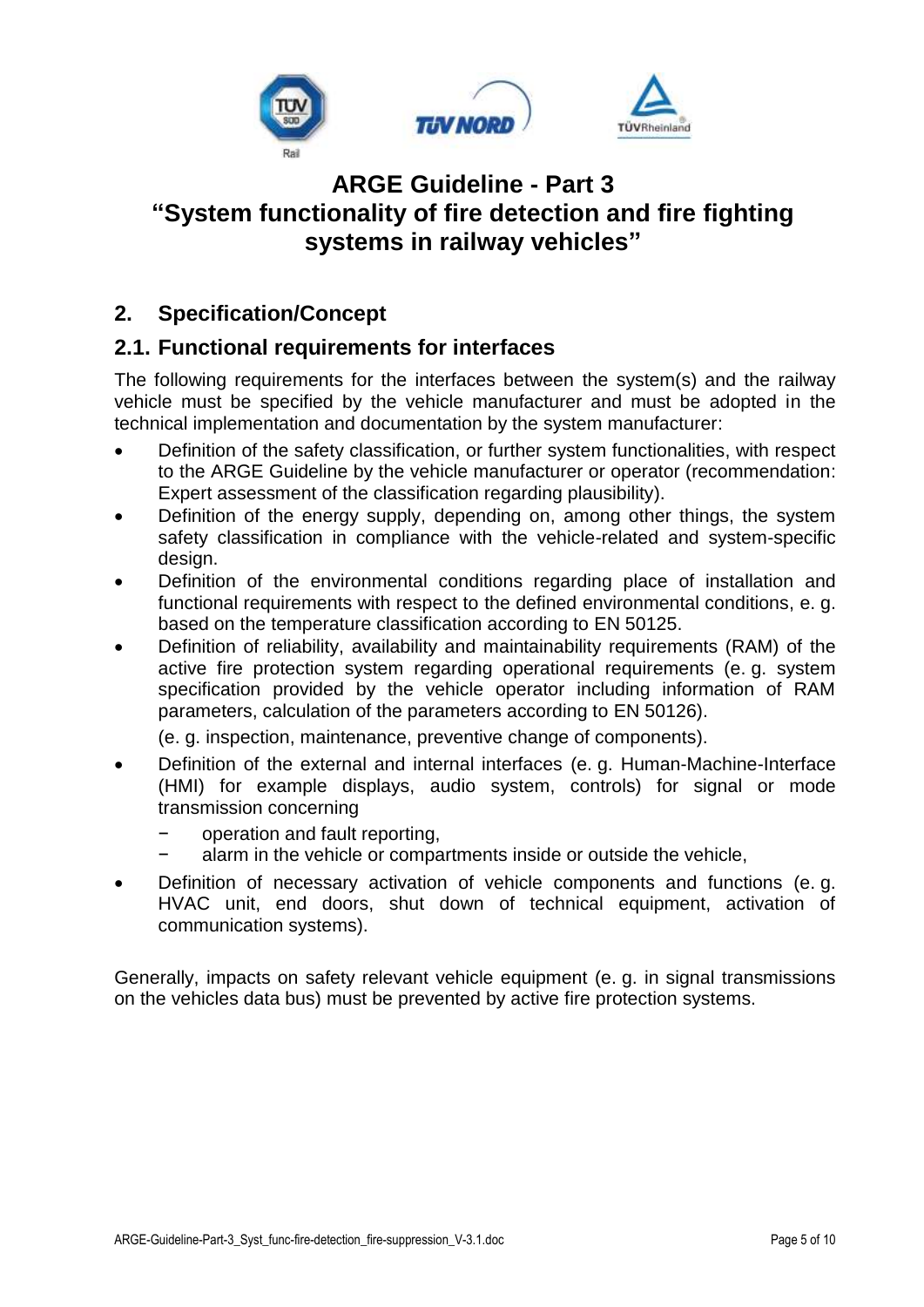

**Note:** Based on the fire protection concept, the vehicle manufacturer specifies the requirements for the system manufacturer concerning alarm activation and control of further technical equipment in the vehicle. The vehicle manufacturer has to consider the state of the art.

**Note:** The specifications of the vehicle manufacturer or operator do not release the system supplier from meeting legal and normative requirements (e. g. EMC Directive, Directive for Pressure Purposes, Pressure Equipment Directive, technical compatibility of the extinguishing medium without health risks).

#### <span id="page-5-0"></span>**2.2. Functional requirements for signal transmission**

#### <span id="page-5-1"></span>**2.2.1. Basic function system availability**

The requirements for the technical equipment are defined as follows:

- Availability of system modes
	- signal output of system availability, transmission to signaling transfer point  $\rightarrow$  necessary for normal mode operation without restrictions.
	- signal output of possible system incidents, transmission to signaling transfer point
		- $\rightarrow$  degraded mode operation is still possible or the availability is cancelled.
	- signal output of alarms, transmission to signaling transfer point
		- $\rightarrow$  basis for subsequent operations according to instructions for staff by the vehicle operator.
- Monitoring system availiability.
- Availability of possibly activating external switching operations at interfaces.
- The fault indication can be summarized for the transmission to the leading vehicle.

Signaling transfer points are monitors, visual and acoustic alarm systems and in single cars connections of data lines.

**Note:** Signal transmission can be realized by compensating technical solutions (e. g. in passenger trains with a locomotive which apply standard protocols) or the signal transmission can be compensated by operational processes (e. g. trained staff). Operational specifications for fire detection and fire suppression systems are important when deviating from "Basic function of system availability" mentioned above.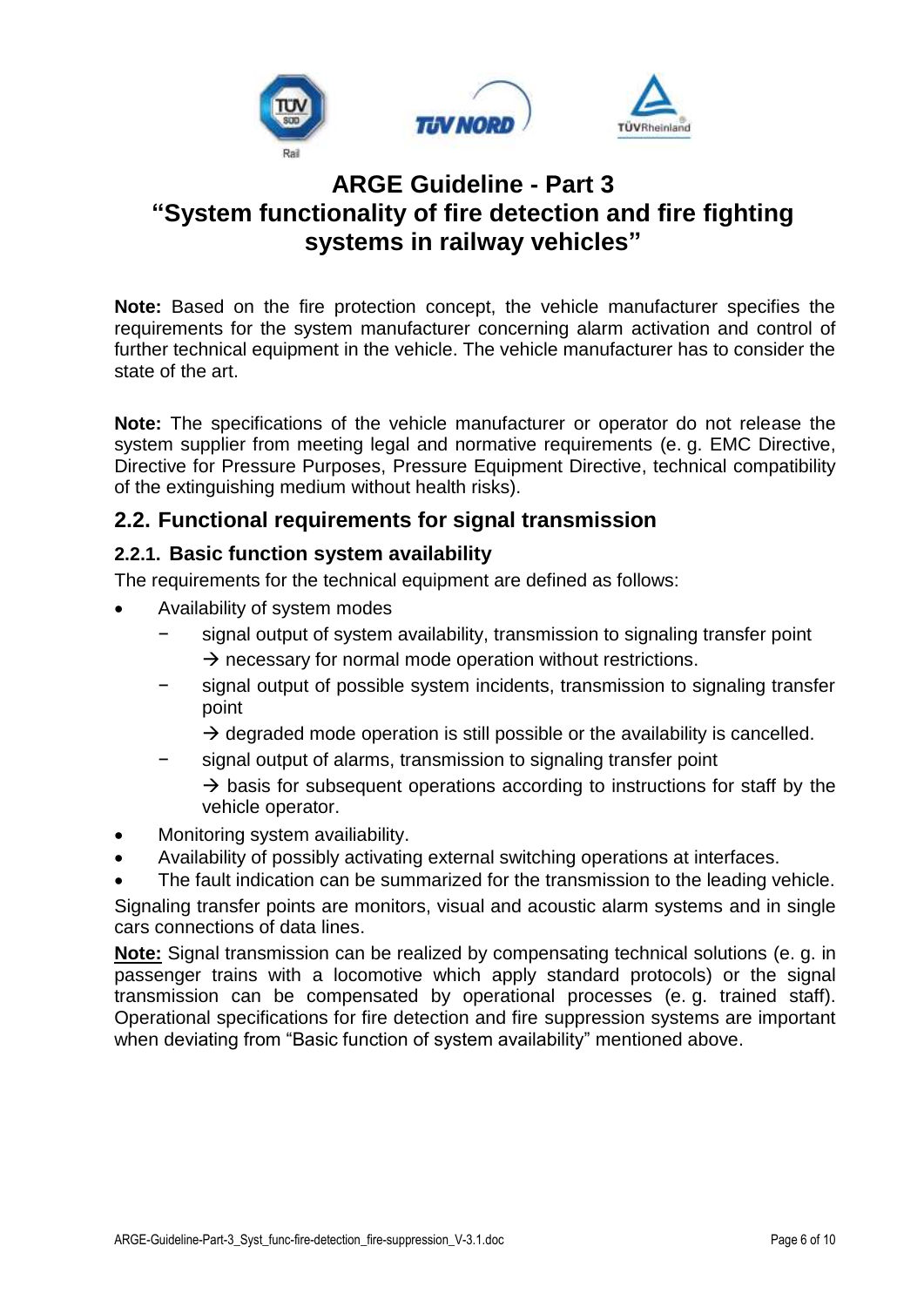

#### <span id="page-6-0"></span>**2.3. Basic alarm function**

The requirements for the alarm are defined as follows:

- Fire alarm must be visually and acoustically transmitted to the staff (driver and/or staff on board) according to the concept of operation (assigned job to the staff).
- A local alarm must be signaled in the passenger compartment, if there is the possibility that a fire may develop un-noticed, such as restricted visibility in the passenger compartment. In sleeping and couchette vehicles, in double decked vehicles and WCs an acoustic alarm system must be installed. In addition, in sleeping and couchette vehicles a visual alarm system must also be installed.
- The driver must be informed when a fire suppression or fire extinguishing system is activated (e. g. including a realized shut down of the equipment which is affected by the fire).
- Alarm messages can be summarized for transmission to the leading vehicle.

#### <span id="page-6-1"></span>**2.4. Maintaining the function**

The monitoring requirement of the system mode is the result of the project specific safety review, but as a minimum the requirements according to EN 54-2 (control and indicating equipment) and EN 12094-1 (gas extinguishing systems) must be fulfilled, as far as required for railway vehicles.

To ensure the function during operation, the system must be checked and maintained according to written instructions provided by the system manufacturer.

The system will be functional, if data transmission from the interface of the fire protection system to the defined alarm and fault signaling works correctly. The system mode must be monitored.

**Note:** The vehicle manufacturer is responsible for monitoring the alarm and fault transmission.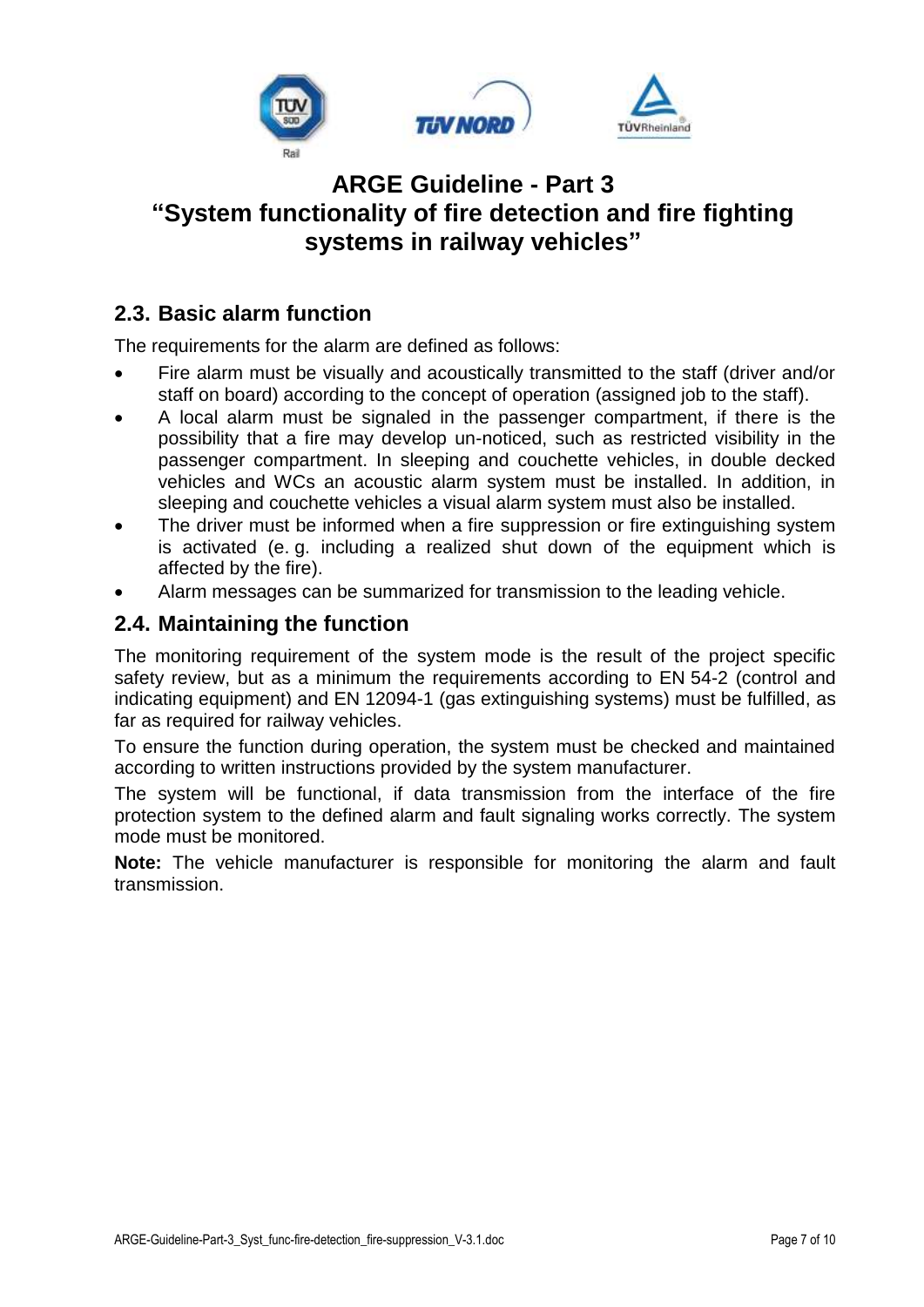

#### <span id="page-7-0"></span>**3. Assessment**

#### <span id="page-7-1"></span>**3.1. Independent evaluation**

The evaluation complies with the appropriate approval process of the railway vehicle, for example:

- inspection body ISO/IEC 17020 Type A, accredited as specialist for fire safety in railway vehicles, with European evaluations of conformity according to the Technical Specifications for Interoperability (TSI),
- expert which is acknowledged by the appropriate body in the national approval process or
- other national acknowledged bodies.

This also applies to deviations from evaluation criteria mentioned in this Guideline.

Note: The test should be performed by a test center which is acknowledged according to ISO/IEC 17025, accredited according to this Guideline.

#### <span id="page-7-2"></span>**3.2. Minimum requirement (RAM)**

The required functions mentioned in chapter 2 must be assessed as follows:

- For single cars, this is provided at least at the signaling transfer point of signals to the vehicle in the immediate vicinity. The defined alarm and fault signaling must be checked.
- For non separable train sets, the defined alarm and fault signaling must be checked.
- The defined RAM parameters must be assessed as follows:
	- − inherent pre-calculations of reliability
	- − FMECA
	- − FTA
		- preliminary risk analysis for maintenance instructions

If RAM parameters are not defined, reliability must be pre-calculated at least according to IEC TR 62380. Evaluation of field data of comparable applications can be taken into account, as well.

#### <span id="page-7-3"></span>**3.3. Demonstration of safety**

Safety must be demonstrated according to EN 50126 or another applicable process which is officially recognized by the notified body (e. g. IEC 61508, safety regulations (SIRF)) or comparable rules, if an evaluation of potential risks is required.

For testing, the potential fire risks must be taken into account.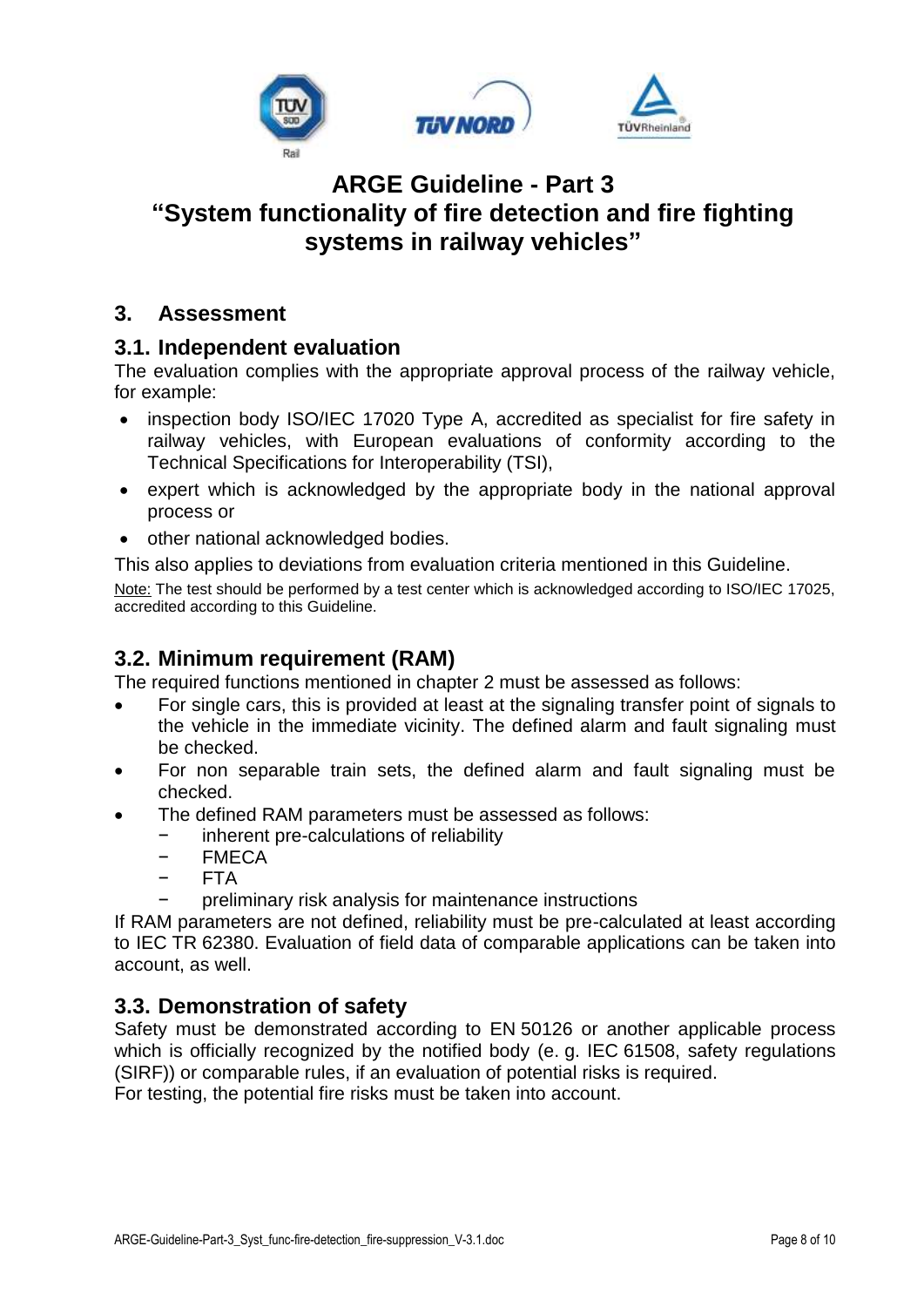

#### <span id="page-8-0"></span>**4. Editorial work and revisions of the Guideline**

ARGE is exclusively responsible for changes and updates of the Guideline as a result of technical discussions and exchange of experiences. Current findings in connection with the application of the Guideline are taken into account.

The leading editorial work is supervised by TÜV SÜD.

TÜV NORD ensures the 4-eyes principle.

| <b>Editorial</b>       | TÜV SÜD Rail GmbH       | TÜV NORD Systems GmbH & Co.KG |  |  |  |
|------------------------|-------------------------|-------------------------------|--|--|--|
| work:                  | Schützenstraße 15-17    | <b>Große Bahnstraße 31</b>    |  |  |  |
|                        | <b>10117 Berlin</b>     | 22525 Hamburg                 |  |  |  |
|                        | Germany                 | Germany                       |  |  |  |
|                        | <b>TÜV Rheinland AG</b> |                               |  |  |  |
| <b>Am Grauen Stein</b> |                         |                               |  |  |  |
|                        | 51105 Cologne           |                               |  |  |  |
|                        | Germany                 |                               |  |  |  |